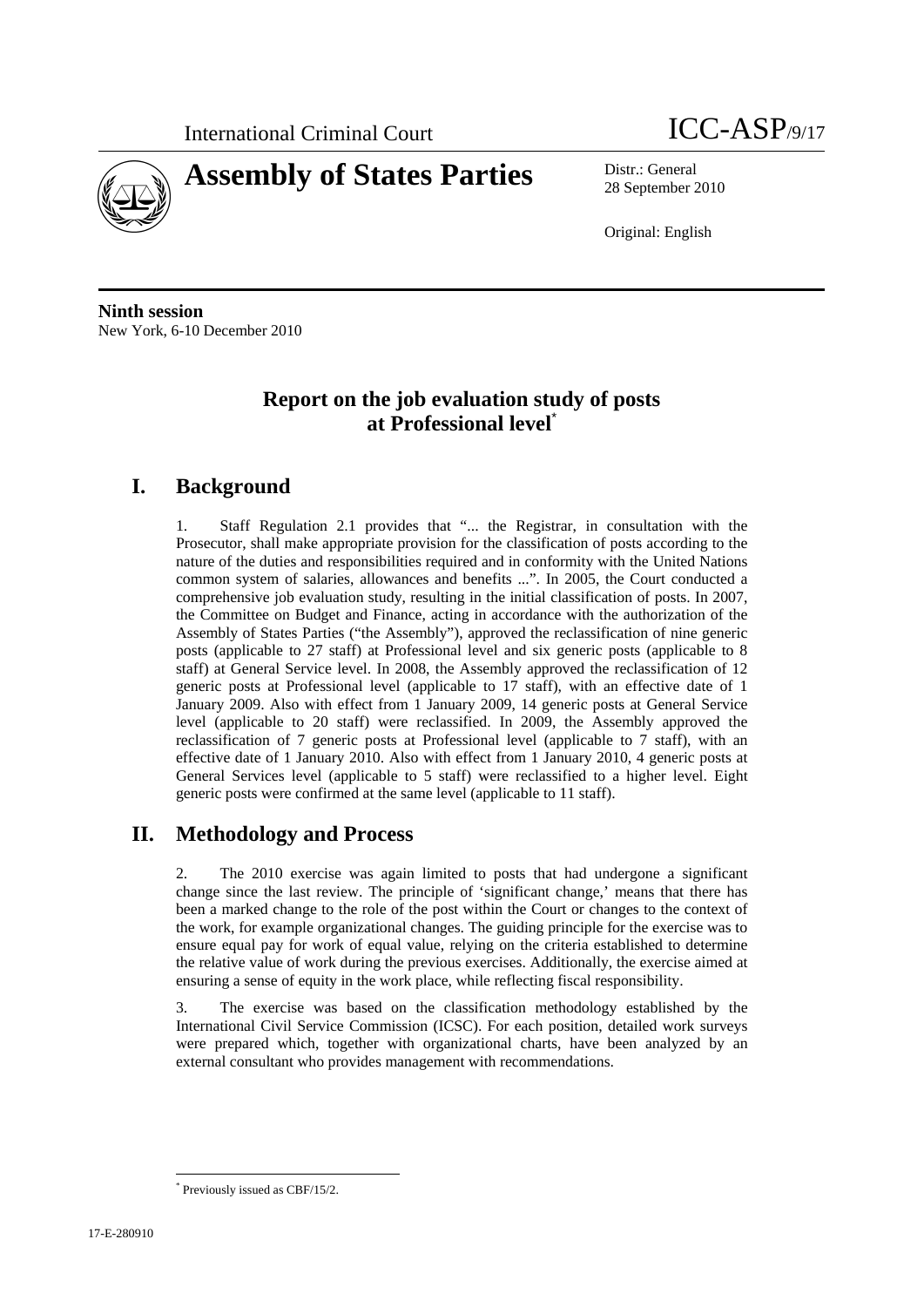4. For posts at or equivalent to Professional level, the 2010 review exercise has been embedded in the  $2011$  programme budget preparation process.<sup>1</sup> Managers requesting reviews of posts within their sections or units had to provide justifications to division heads and the Heads of Organ. Those posts that were approved for review have been included in the 2011 programme budget at the higher level.

5. The list of posts, comprising 21 generic posts, applicable to 25 individual staff, is attached as annex I. The list of posts includes both those that the consultant assessed at a higher level and those that were assessed at the same level. Out of the 21 generic posts, 14 are assessed at a higher level (applicable to 18 staff) and 7 are confirmed at the same level (applicable to 7 staff). Three out of the 21 generic posts were submitted for initial classification. annex II contains detailed justifications for each post. The justifications relate only to those posts submitted for reclassification and not to initial classification.

6. The Court requests the Committee to recommend to the Assembly that it approves the findings of the exercise and authorize the Court to reclassify the posts at the appropriate level, with an effective date of 1 January 2011.

 $\overline{a}$ <sup>1</sup> Reviews of posts within the General Service category for which approval authority was granted to the Court will take place following the review of the Professional- level posts, and the results will be reported to the Assembly of States Parties at its ninth session.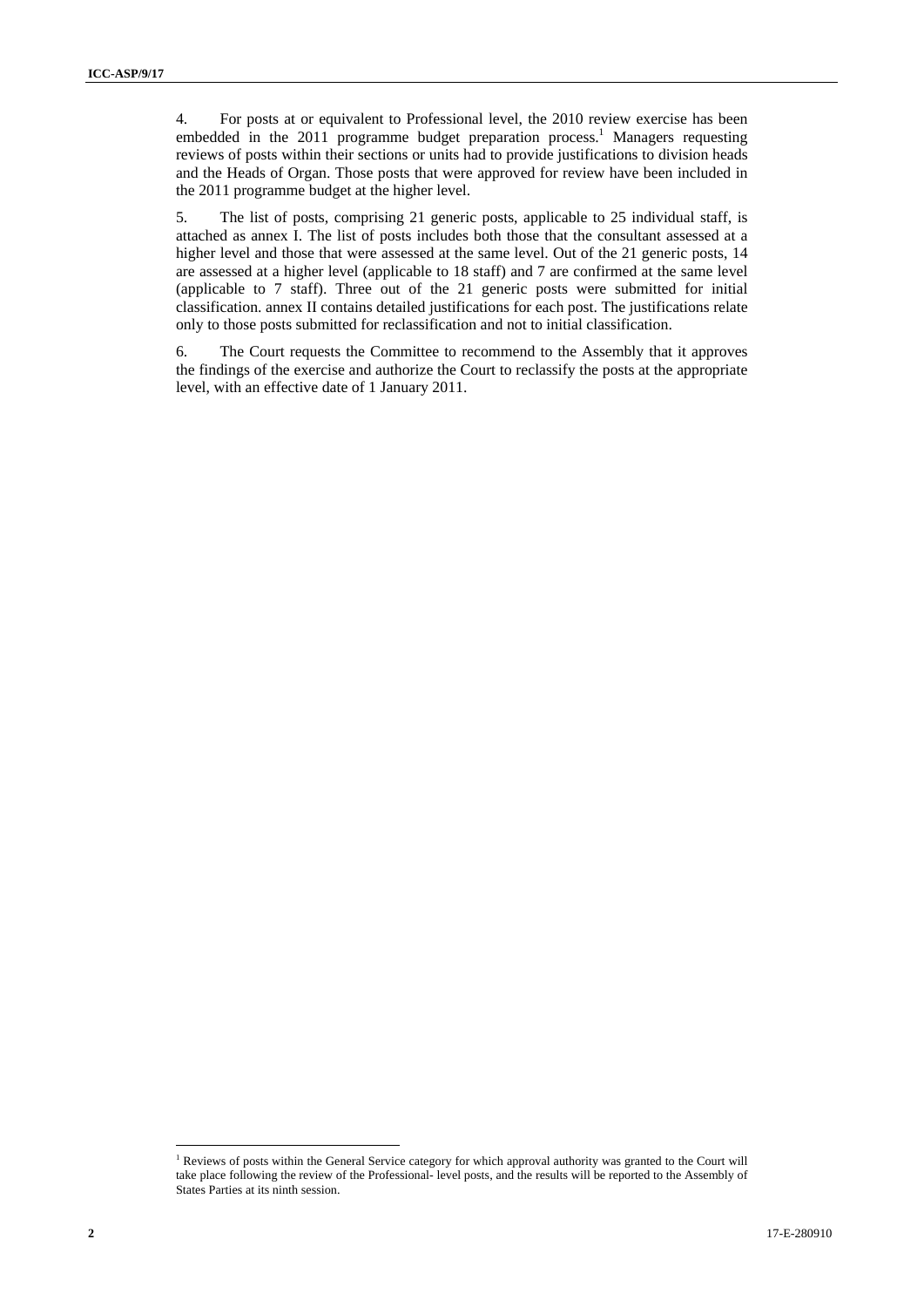# **Annex I**

# **Posts submitted for review**

# **Professional Category**

| No of<br>Posts                  | Post<br>Number | Current<br>Level | Level<br>Determined by<br>Consultant | Major Programme/Section                                | <b>Current Functional title</b><br>(proposed change in title is reflected<br>in Annex II, if applicable) |
|---------------------------------|----------------|------------------|--------------------------------------|--------------------------------------------------------|----------------------------------------------------------------------------------------------------------|
| <b>Judiciary</b>                |                |                  |                                      |                                                        |                                                                                                          |
| Situational                     |                |                  |                                      |                                                        |                                                                                                          |
|                                 | 1291           | $P-4$            | $P-4$                                | <b>Chambers</b> (Trial Division)                       | Legal Adviser *                                                                                          |
| <b>Office of the Prosecutor</b> |                |                  |                                      |                                                        |                                                                                                          |
| Basic                           |                |                  |                                      |                                                        |                                                                                                          |
| 1                               | 7335           | $P-5$            | $D-1$                                | <b>Prosecution Division</b>                            | Prosecution Coordinator                                                                                  |
| 1                               | 9470           | $P-4$            | $P-5$                                | <b>Investigation Division</b>                          | Forensic Coordinator                                                                                     |
| $\mathbf{1}$                    | 9431           | $P-2$            | $P-2$                                | <b>Services Section</b>                                | Information Officer *                                                                                    |
| <b>Registry</b>                 |                |                  |                                      |                                                        |                                                                                                          |
| <b>Basic</b>                    |                |                  |                                      |                                                        |                                                                                                          |
| 1                               | 8380           | $P-3$            | $P-4$                                | Victims and Witnesses Section                          | <b>Support Officer</b>                                                                                   |
| 1                               | 2425           | $P-4$            | $P-5$                                | Victims Participation and<br>Reparation Section (VPRS) | Chief, VPRS                                                                                              |
| 1                               | 1677           | $P-3$            | $P-3$                                | Victims Participation and<br>Reparation Section (VPRS) | Legal Officer                                                                                            |
| 1                               | 8562           | $P-1$            | $P-2$                                | Victims Participation and<br>Reparation Section (VPRS) | Victims Applications Manager                                                                             |
| 1                               | 4863           | GSOL             | $P-1$                                | Victims Participation and<br>Reparation Section (VPRS) | Documentation and Database<br>Manager *                                                                  |
| 1                               | 7240           | $P-2$            | $P-2$                                | <b>Counsel Support Section</b>                         | Associate Legal Officer                                                                                  |
| 1                               | 1632           | GSOL             | <b>GSOL</b>                          | Office of Public Counsel for the<br>Defence            | Legal Assistant                                                                                          |
| 1                               | 5979           | $P-2$            | $P-3$                                | Human Resources Section                                | <b>Staffing Officer</b>                                                                                  |
| 1                               |                | $P-2$            | $P-2$                                | Public Information and<br><b>Documentation Section</b> | Audio Visual Producer **                                                                                 |
| 1                               | 2753           | $P-2$            | $P-2$                                | Legal Advisory Section                                 | Associate Legal Officer                                                                                  |
| Situational                     |                |                  |                                      |                                                        |                                                                                                          |
| 1                               | 3905           | $P-2$            | $P-3$                                | Security and Safety Section                            | Field Security Officer                                                                                   |
| $\mathbf{1}$                    | 4893           | $P-3$            | $P-4$                                | <b>Field Operations Section</b>                        | Field Office Manager                                                                                     |
| 1                               | 6345           | $P-3$            | $P-4$                                | <b>Field Operations Section</b>                        | Field Office Manager                                                                                     |
| 1                               | 6927           | $P-3$            | $P-4$                                | <b>Field Operations Section</b>                        | Field Office Manager                                                                                     |
| 1                               | 7482           | $P-3$            | $P-4$                                | <b>Field Operations Section</b>                        | Field Office Manager                                                                                     |
| 1                               | 2961           | <b>GSPL</b>      | $P-2$                                | <b>Field Operations Section</b>                        | Forward Field Office Manager                                                                             |
| 1                               | 8776           | $P-3$            | $P-4$                                | Court Translation and Interpretation<br>Section        | Court Interpreter (SWA/LIN)                                                                              |
| 1                               | 9002           | $P-1$            | $P-2$                                | Court Translation and Interpretation<br>Section        | Para-Professional Interpreter<br>(SWA/LIN)                                                               |
| $\mathbf{1}$                    | 3630           | $P-1$            | $P-2$                                | Court Translation and Interpretation<br>Section        | Para-Professional Interpreter<br>(SWA/LIN)                                                               |
| 1                               | 4372           | $P-1$            | $P-2$                                | Court Translation and Interpretation<br>Section        | <b>Assistant Translator (SWA/LIN)</b>                                                                    |
| 1                               | 9141           | $P-2$            | $P-3$                                | Victims and Witnesses Section                          | Associate Legal Officer                                                                                  |

*\* Initial classification.* 

*\*\* Approved GTA.*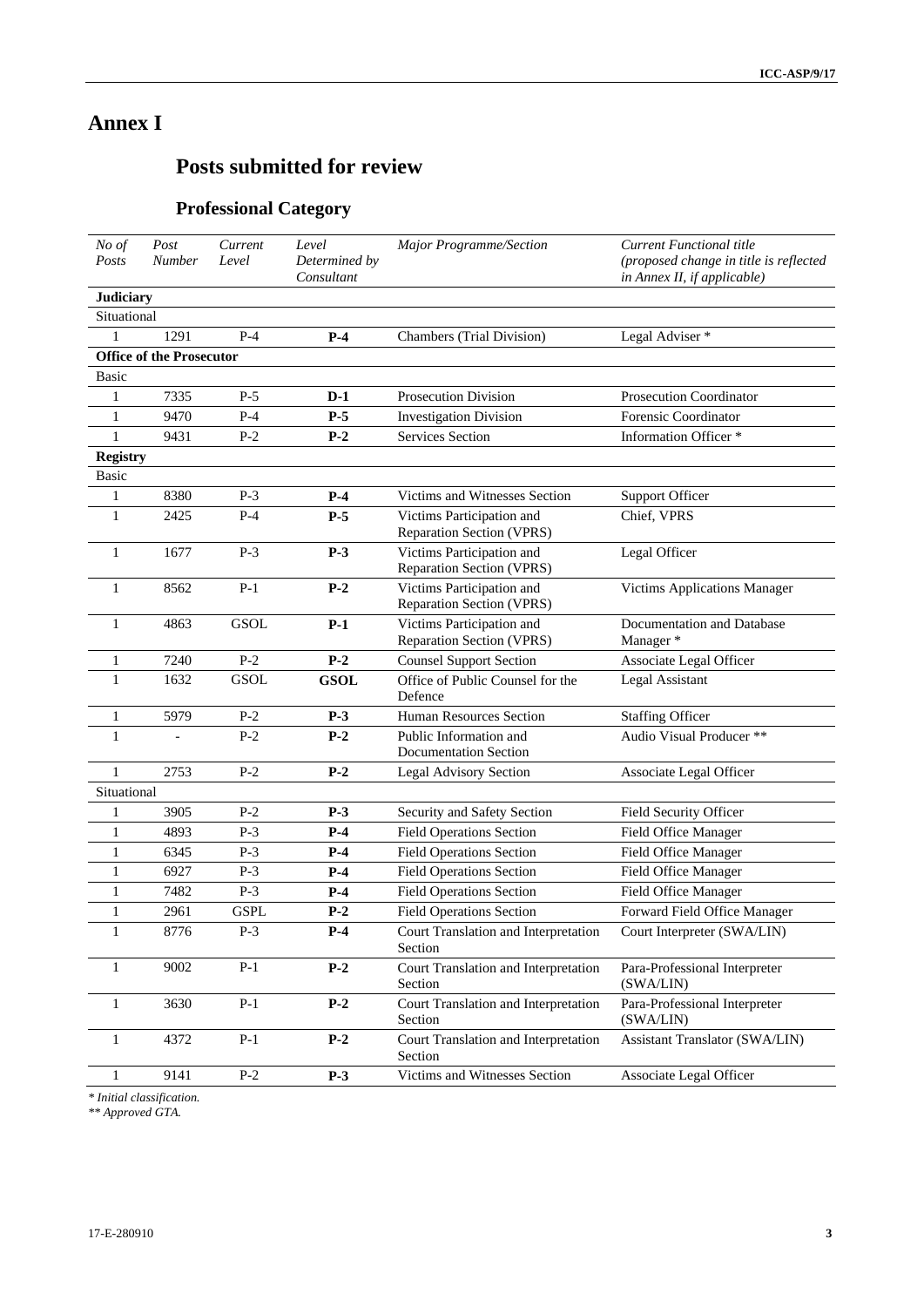# **Annex II**

# **Justification of posts**

# **A. Office of the Prosecutor**

# **1. Prosecution Division**

# **Prosecution Coordinator** *(former Chef de Cabinet)*

1. As outlined in the OTP introduction, one reclassification from P-5 to D-1 is pending for the Prosecution Co-ordinator post, which was redeployed from the Immediate Office of the Prosecutor in the 2010 budget. The increased functions result from the permanent reorganisation of the representative functions and in-court duties for the remaining Deputy Prosecutor.

2. The acting Co-ordinator has been instrumental in coordinating the Prosecution Teams, improving the quality of submission drafting and enhancing the consistency of filings. The Coordinator oversees the management of all Teams, ensuring the translation of the new Operations Manual into practice uniformly across the Division. The Co-ordinator is also the channel between the Trial Teams and the Executive Committee, again enhancing standardisation and streamlining activities.

# **2. Investigation Division**

# **Forensic Coordinator** *(same title)*

3. The position of the forensic coordinator was actually reclassified to the P-5 level in 2007. The classification was based on a work survey including all possible functions that the incumbent would be expected to perform. However, given that the forensic activities were low at that time, it was decided to defer granting the P-5 position until such a time as the full breadth of functions was required on an ongoing basis.

4. This stage has been reached. The full range of forensic functions are now performed, including in situ exhumations, forensic analysis of DNA and X-rays for age and identity determination, forensic examination of seized hardware, forensic aerial reconstruction and photography. In almost all cases, the evidence generated is being presented in the courtroom.

# **B. Registry**

# **1. Security and Safety Section – Immediate Office**

# **Field Security Officer** *(same title)*

5. Security and Safety Section (SSS) budget submission for 2011 includes the repeated request for reclassification of one Field Security Officer post from P-2 to P-3. This post is located in Kampala, Uganda and the post number is ICC-3140-S-P-2-3905.

6. The justification for reclassification arises from the fact that the Registry currently has a total of four Field Security Officer posts in the field with identical duties and responsibilities. Three of these posts have been classified at P-3 level whilst one of the posts remains at P-2 level. This particular post was the first professional level post that SSS had in the field and, once the value and requirement of the post was established, three additional posts were created and, as a result of regular classification exercises, the level of the post was determined to be P-3.

7. The tasks and responsibilities of all four Field Security Officer posts located in the field are identical. The Field Security Officer at the field duty station is responsible for the management and coordination of all security operations in the assigned area of operations to ensure the protection of ICC staff, property and premises, including: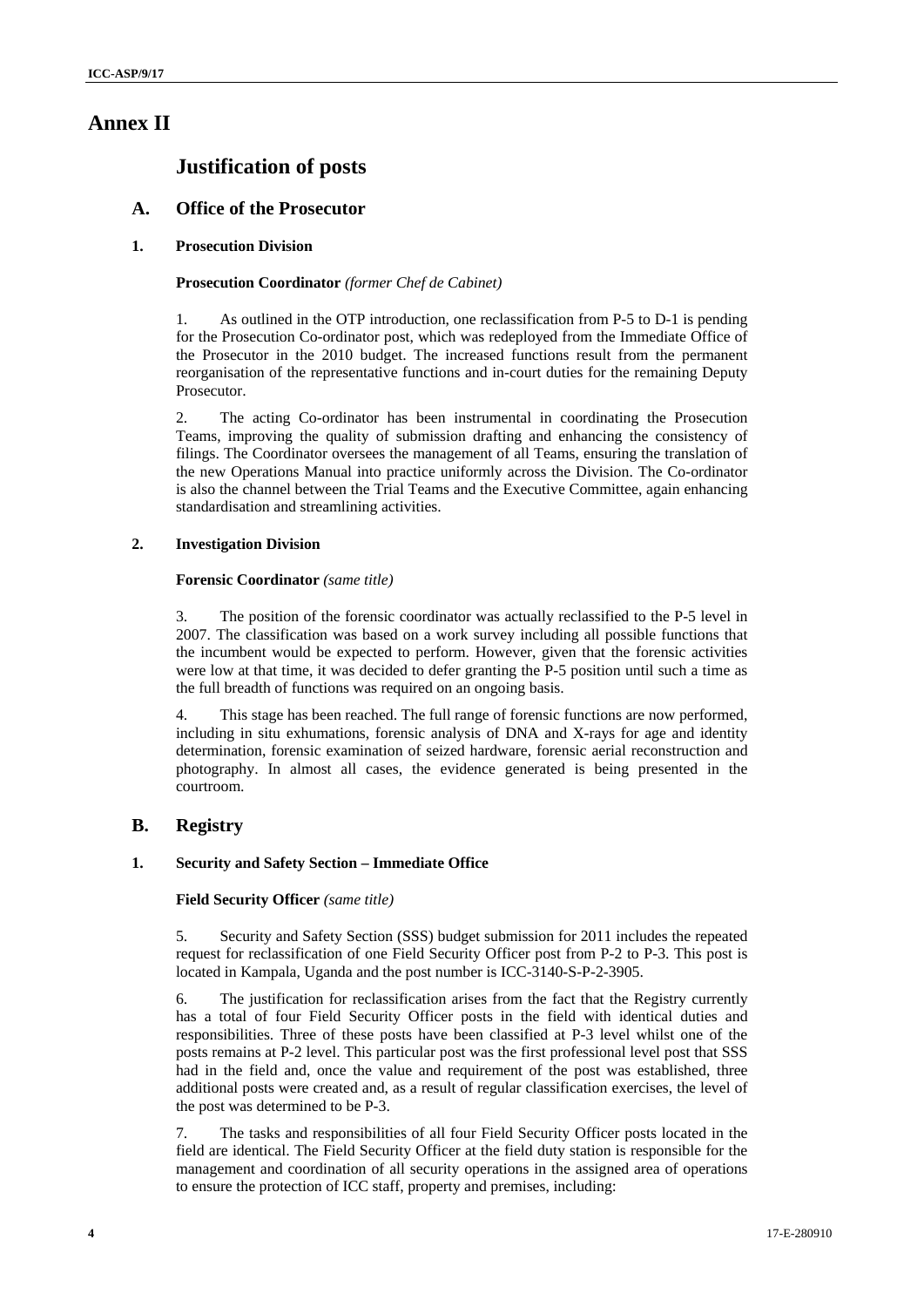(a) Manage all deployed security personnel and assets, including the conduct of administration, management of operational assignments, and accountability of equipment;

(b) Plan, supervise and execute missions requiring security support, such as field close protection assignments, field security operations and/or security support to investigative, judicial, or witness protection operations;

(c) Develop and implement threat and security level monitoring and analysis mechanisms, including compilation of threat assessments, security situation reports, travel advisories, security briefings or other pertinent documents;

(d) Ensure compliance with UN/international security standards such as Minimum Operating Security Standards, Minimum Operating Residential Security Standards (MOSS, MORSS), and

(e) Develop and maintain a security coordination and information network to include ICC internal, governmental and non-governmental organizations and other relevant agencies or individuals.

8. Previously, an internal applicant was provisionally selected for this post, but, because of the level of the post and the relative salary structures for P- and G- level staff, the Court has been unable to make a reasonable offer to the individual concerned and thus to fill the post. The post has been under continuous recruitment effort; however, due to the level of the post and terms and conditions in the field, the Section has been unable to attract suitable applicants.

9. With the new situation in Kenya, the Security and Safety Section has not requested a new post to cover the new situation, but instead will be redeploying existing resources to cover both existing and new situations. To enable such redeployments, it is necessary to that the available staff all be equally qualified and employed at the same level. This is a further argument for reclassification of the post. Finally, it is worthy of note that counterparts from other organizations performing similar functions in the field are generally employed at P-4/5 level.

# **2. Field Operations Section**

10. The request for classification and reclassification of the FOS positions is a consequence of its reorganization.

11. The Registry has been conducting and supporting the operation of the Court's teams in the four countries of situation since 2005. Building upon the lessons learnt, with a view to matching the Court's development, and in response to the wishes of the  $CBF<sup>1</sup>$  and the ASP,<sup>2</sup> the Registrar has undertaken an extensive exercise aiming at reviewing the Registry's field operations.

12. The aim was to tackle effectively the challenges related to, inter alia, ensuring adequate security for ICC staff in the field, minimizing a wide array of other risks associated with field work, ensuring timely and effective co-operation of various actors in the countries of situation, and attracting and retaining high- quality staff with field experience and expertise.

13. Through the proposed enhancement of field operations, the Registry will:

(a) attain effective and efficient oversight and management of all Registry's field-based functions and material resources through, co-ordination and flexibility and consolidated authority;

(b) improve coherence of the Registry's field-based functional units;

(c) improve coordination with external actors in implementing the Registry's mandate in relation to administrative functions and follow-up on the Chamber's orders;

 $\overline{a}$ 

<sup>1</sup> *Official Records of the Assembly of States Parties to the Rome Statute of the International Criminal Court, Seventh session, The Hague, 14-22 November 2008* (ICC-ASP/7/20), vol. II, part B.2, para. 55. 2

 $2$  Ibid, vol. I, part III, ICC-ASP/7/Res.3, para. 13.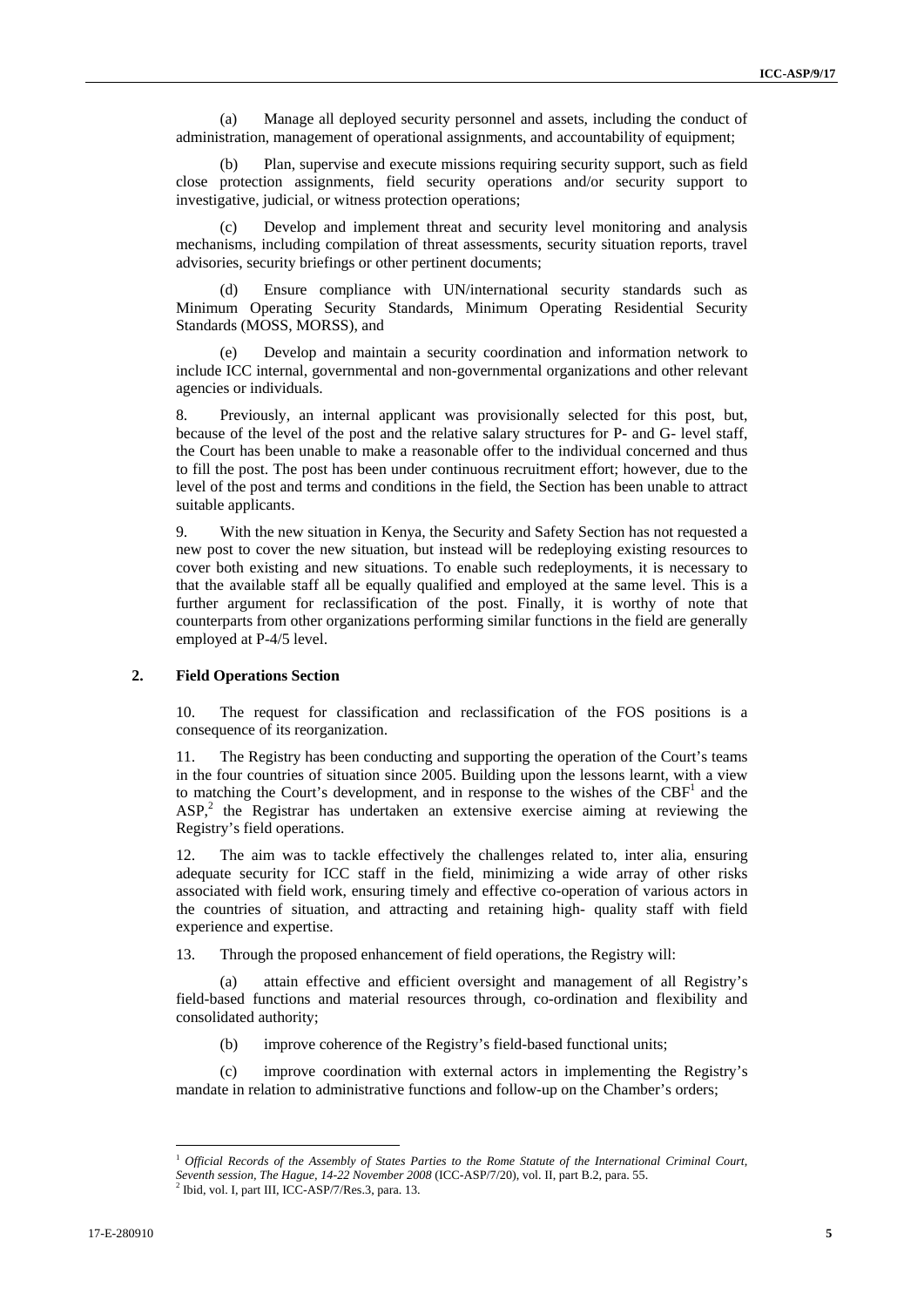(d) improve quality and timeliness of decision-making in relation to Registry's internal organisation;

(e) reduce inefficiencies created by having multiple reporting lines;

(f) eliminate redundancies and duplication in the Registry's current organizational structure and communication within the field offices and between the field offices and Headquarters:

(g) ensure sustainable provision of high quality and timely services to the Office of the Prosecutor and counsel (Defence and legal representatives of victims) and Trust Fund for Victims;

(h) improve staff morale and commitment within the Registry's teams deployed in a field office, promote capacity to foster a common culture.

14. As a part of this reorganisation, the Registrar has decided to remove the Field Operations Section from the Common Administrative Services Division. Since January 2009, this Section has reported directly to the Registrar.

15. The reorganisation of field operations follows a two-year implementation plan, with budget-neutral safeguard measures for 2009, and consolidation measures aimed at strengthening offices in the field to be activated in 2010.

16. A description of the various positions and their increased responsibilities as a result of this reorganisation is set out below.

#### **Registry Field Coordinator** (*former Field Office Manager*)

17. The Field Office Manager (FOM) role has been primarily responsible for the coordination of administrative and logistical support to the Court's teams working in the countries of situation. The Registrar has approved the establishment of a new position for each field office, Registry Field Coordinator at P-4 level, $3$  to replace the position of Field Office Manager. Within the delegated authority of the Registrar, the Registry Field Coordinator, will be responsible for:

(a) oversight, coordination and management of seven field-based functions of the Registry without intervening in the substantive decision-making between those sections/Units and their clients/users where relevant;

(b) oversight and control of financial resources and assets;

(c) external coordination with various actors whose assistance is needed to carry out operations in the situation country, particularly in terms of administrative, logistics and support functions and transmission and follow-up on the Chamber's orders;

(d) prioritization between Registry's operational needs and resources;

(e) enabling the efficient provision of high-quality and timely services to the Office of the Prosecutor and counsel teams, Trust Fund for Victims and the Registry's field-based functional units;

implementation of contingency plans, including evacuation, in order to deal with unforeseen and/or critical situations in accordance with the Rules of Procedure and Evidence (rule 13(2)) and under the authority of the Registrar and the Prosecutor as per the Information Circular entitled "An Executive Statement by the Registrar on the ICC Security and Safety Section (SSS), Joint Threat Assessment Group (JTAG), Joint Crisis Management Team (JCMT) and Information Security Management Forum (ISMF)- ICC/INF/2008/003;

(g) acting as focal point for the setting up of field offices when and if required, and their closure and implementation of exit strategy;

(h) any other functions as assigned by the Registrar in the implementation of the Registry's mandate.

<sup>&</sup>lt;sup>3</sup> A reclassification exercise was conducted in 2009 and has resulted in upgrading the position to P-4 level.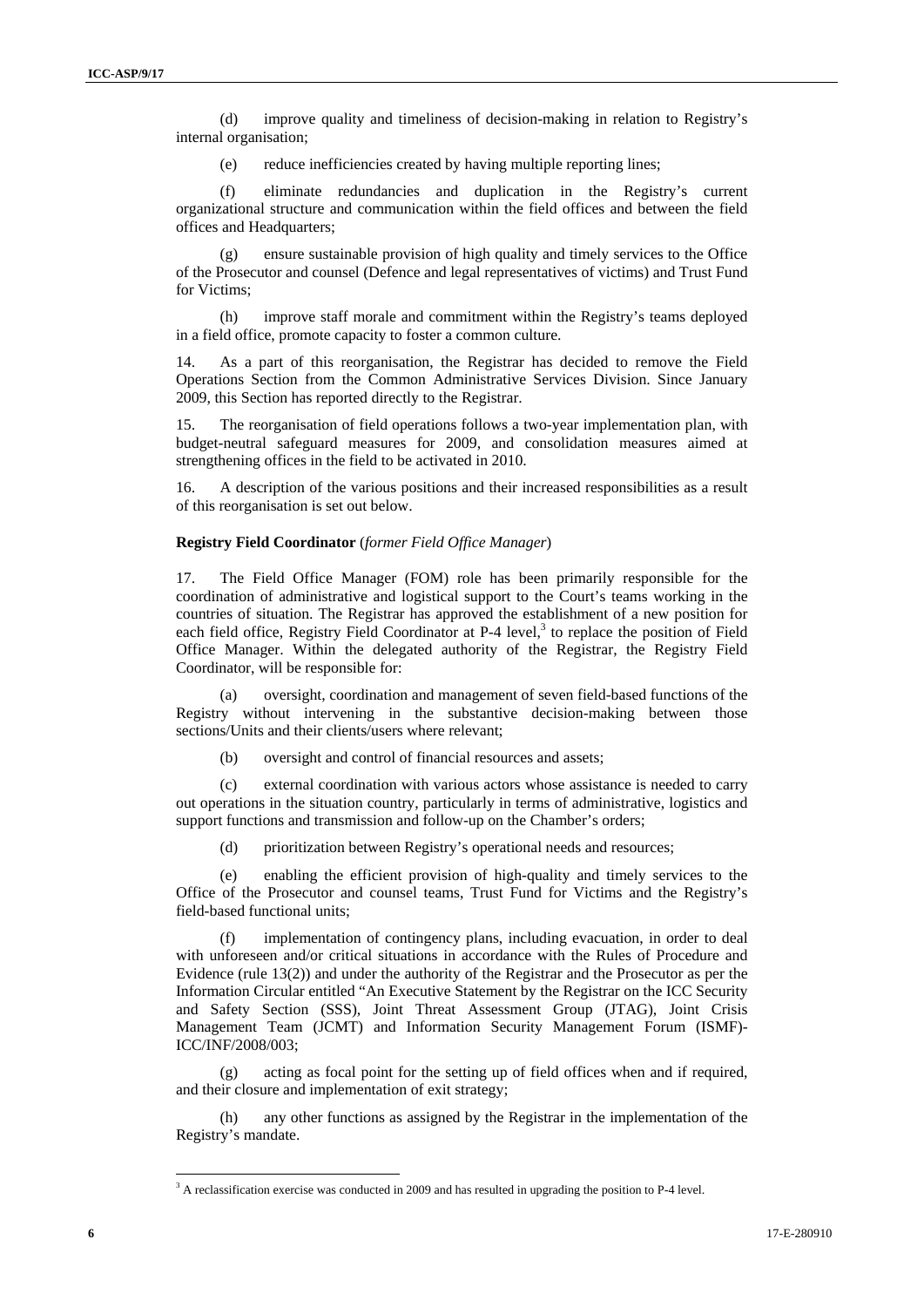# **Forward Field Office Manager** *(same title)*

18. The incumbent has performed the function of Forward Field Office Manager in Bunia for four years, providing key support to the proper functioning of the Section in support of on-going and ever increasing operations in the field for the area; in addition he stands in for the current DRC Field Office Manager in his absence when/where required.

19. The overall work load of the Section, and in particular the activities in DRC/Bunia, have grown since the beginning of the year and are expected to continue throughout 2011. Considering the significant changes/restructuring the Section is undergoing, the role of the Forward Field Office Manager will not only continue to be essential, but will undergo increased levels of responsibility, in particular with a view to ensuring continuity to the standard/quality of work expected from the Unit and Section as a whole.

20. It is therefore requested that the subject post and grade be reviewed in line with the incumbent's increasing duties and responsibilities, and be reclassified as a Professionallevel post.

21. In drafting the updated work survey, serious consideration has been given to the nature of tasks performed in terms of scope, complexity, variety and difficulty of the duties and responsibilities already performed by and expected for the future. Note is also taken of the incumbent's increased capacity for analysis of subject-matter and of the ability to choose a course of action from among a number of alternatives (albeit while in continued coordination and communication with the Head of Office for DRC/Chief of FOS). Overall, the capacity for decision-making and provision of recommendations has grown. The variety of the tasks performed has also increased, requiring consideration of differing subjectmatters and/or variables as well as greater diversity in terms of knowledge and skills.

22. Other factors to be considered in support of the request are the skills required in relation to the nature and purpose of on-going and non-supervisory personal contacts at various organizational levels within the Court.

23. Consideration is also given to the impact of the work and the effect this may have on others in terms of provision of support/assistance.

# **3. Legal Advisory Section**

# **Legal Officer** *(former Associate Legal Officer)*

24. The initial work survey of the Court was concluded in 2005. It classified post number ICC-3130E-P-2753 as Associate Legal Officer. The primary objectives of the post during the initial stages of the establishment of the Court dealt with implementation of the Rome Statute within national legal systems; the Court's international legal status, with particular reference to its privileges and immunities; advice on the financial-legal aspects of the Court's work and its potential exposure to litigation; drafting and negotiation of administrative polices for the Court; and the interpretation and application of the basic legal instruments and policies of the Court.

# *Substantial change in the nature of 'Work, duties and responsibilities as a result of the change in needs of LASS*

25. In April 2006 the permanent Staff Rules of the Court were adopted. Following the adoption of the Staff Rules, structures were established for staff administrative, disciplinary and judicial procedures, including the setting up of the Appeals Board (AB); the promulgation of the Rules of Procedure of the AB; the setting up of the Disciplinary Advisory Board (DAB); the promulgation of the Rules of Procedure of the DAB, and the promulgation of the Administrative Instruction on Disciplinary Procedures.

26. With the setting up of the Staff Council, there was an increase in awareness by staff members of their rights, duties and obligations in relation to requests for administrative review, appeals to the AB and the Administrative Tribunal of the International Labour Organisation. This placed an enormous responsibility on the Registry Legal Advisory Services Section to represent, defend and/or protect the interests of the Court in quasi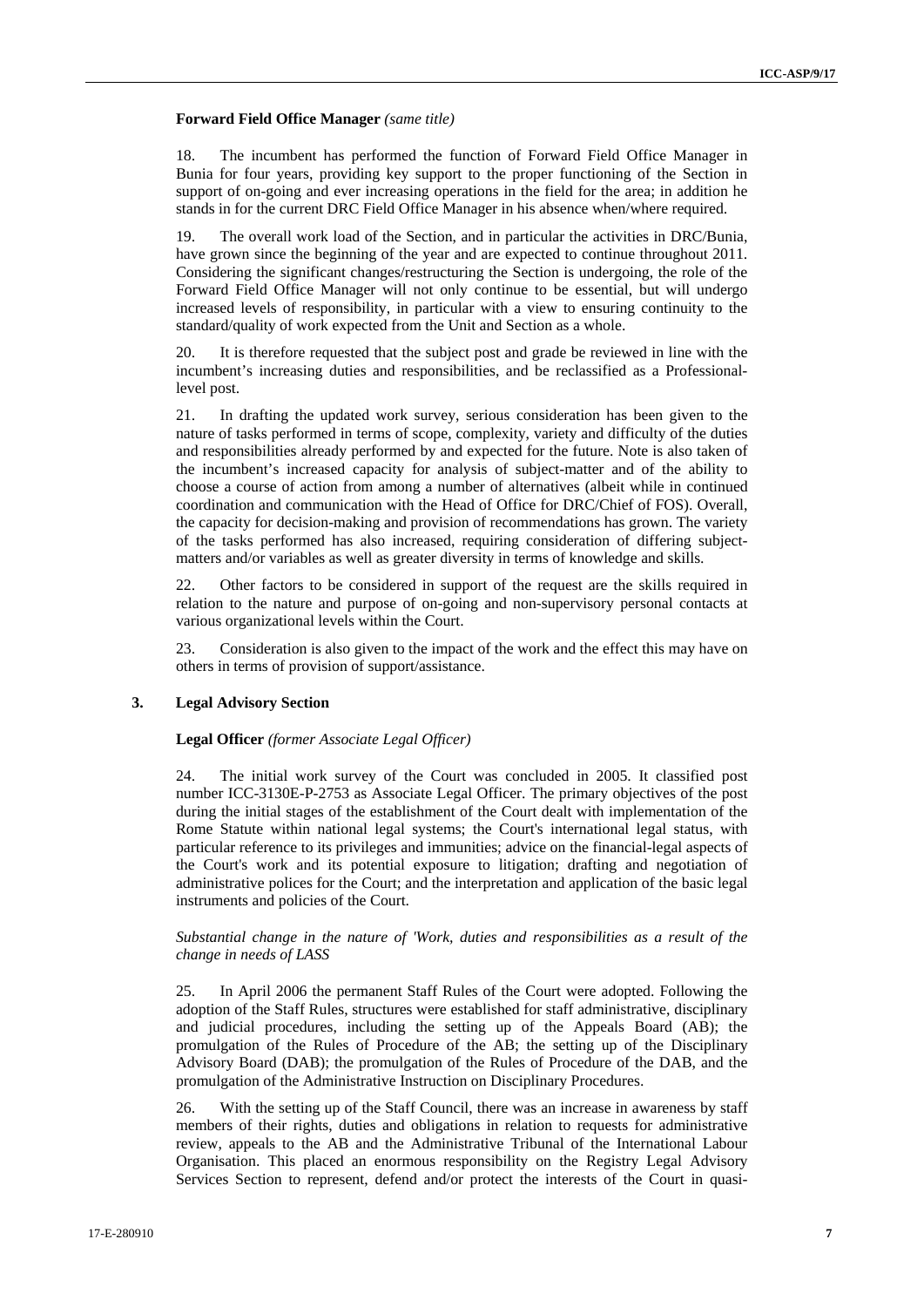judicial and/or legal proceedings before the AB, DAB, the Administrative Tribunal of the International Labour Organization, Conciliatory Committees and other formal or informal mechanism for the resolution of conflicts with staff members. Moreover, requests for legal advice and opinion on staff entitlements under the Staff Rules and Regulations increased.

#### *Current nature of work, duties and responsibilities*

27. The current functions include:

(a) Conduct and supervise in-depth legal research and analysis, prepare drafts of legal opinion/advice, review of reports and prepare the Court's submissions in complex administrative law cases or other litigation;

(b) Provide legal advice and prepare legal opinions on questions relating to the Registrar's responsibilities and the Court's mandate and draft correspondence;

(c) Draft, negotiate, review, advise on, interpret and finalize legal materials passed on to the section for comments and clearance;

(d) Identify, analyse and provide legal advice and prepare legal opinions on personnel and other operational activities of the Court, including the interpretation and implementation of the Financial Regulations and Rules, Staff Regulations and Rules and Administrative Issuances of the Court;

(e) Under the supervision of the Senior Legal Advisor/Legal Advisor:

(i) Assist in the negotiation and settlement of disputes and claims arising from the activities of the Court;

(ii) Represent the section and participate in discussions and negotiations for adoption of Administrative Issuances of the Court;

Provide legal advisory services and coordinate with Human Resources Section in daily legal and other matters, including ensuring that staff entitlements are granted in accordance with the Staff Regulations and Rules;

(f) Attend various other meetings in a legal advisory capacity, as required.

# **4. Human Resources Section**

#### **Staffing Officer** *(same title)*

28. With the introduction in 2008 of the strategy for the implementation of the HRrelated objectives of the ICC Strategic Plan ("HR Strategy"), the Court has entered a new phase in terms of the management of its human resources. While the recruitment of highly qualified and competent staff, with due regard to geographical, gender and legal-systems representation, remains one of the main goals of human resources activities, the recruitment situation overall has stabilized, and there is now an increasing focus on career development, including staff mobility and transitional support, performance management and HR policy development in line with the objective of creating and maintaining a caring environment.

29. As a result of these developments, the post profile of the Staffing Officer has evolved from the simpler profile of Recruitment Officer and has increased considerably in scope, depth and complexity. With regard to career development, the post holder is required to take a leading role in conducting research and analysis to implement a suitable career management and development framework to suit the objectives of the Court. Moreover, the post holder has become increasingly involved in complex staffing issues, including relevant policy and HR position paper development and improvement. The post profile has also taken on formal supervisory responsibilities.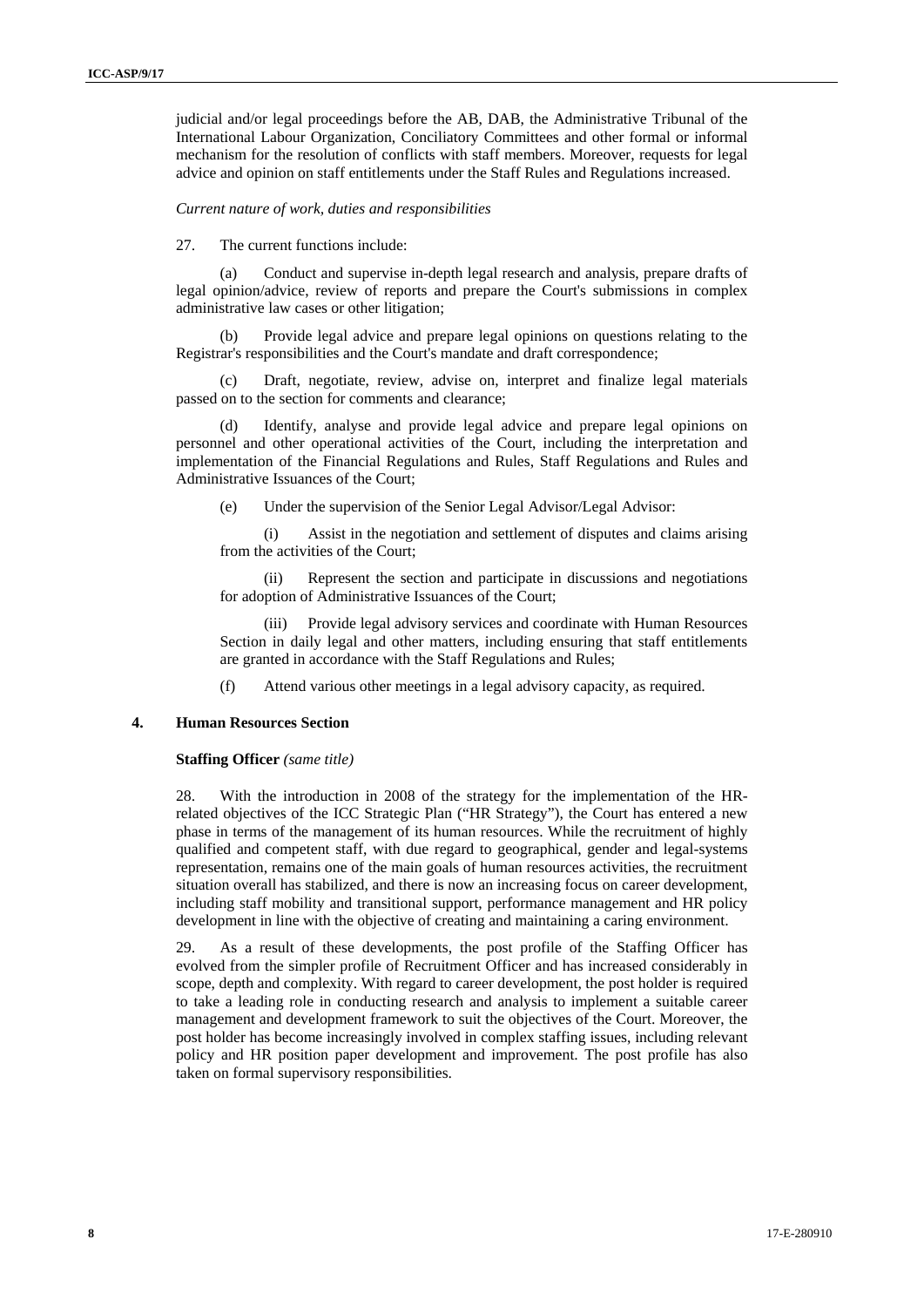# **5. Public Information and Documentation Section**

# **Head, Audio Visual Unit** *(former Audio Visual Producer)*

30. In connection with the mandate of the Registry to make proceedings public, the PIDS need this position to help to make Court proceedings accessible by producing radio and television programmes for local media broadcast and outreach purposes. Prior to having an AV producer, webcasting of Court proceedings was the only mean to reach large audiences. For less technologically advanced countries, such as the situation-related countries, there was a need to develop other tools. The position of the AV producer was then created for a test period. With a small, temporarily recruited audiovisual team, consisting of one producer and one technician, the production of summaries of the Court's proceedings started.

31. In 2008, primary duties and responsibilities of the AV Producer involved production of summaries of Court proceedings; liaising with media to respond to requests for audio and video material from the courtroom, drafting audio-visual strategies, training local staff to use audio-visual equipment, downloading videos and audios from computers in the field and burning copies for distribution. The position was also needed to co-ordinate and supervise purchase of AV equipment, supervise one staff technician, draft progress reports of activities, and prepare inputs for the annual budget of the section.

32. In 2009, with simultaneous trials occurring, PIDS was able to increase the number of staff working in the AV team. In the course of its work, some duties initially assigned to the AV producer were delegated to staff working under his/her supervision; and other new responsibilities, including substantive responsibilities such as conceptualisation of products, selection of themes and content development, amongst others, have been assigned to the position. In addition, there has been a significant increase in the number of staff supervised.

# *New responsibilities*

33. Overall, the AV Producer designs strategic plans, leads the audio-visual team, conceptualizes programmes, prepares inputs for budgets, gives advice on procurement of equipment required, trains his/her own staff and other ICC staff as necessary, and ensures distribution of production and publicity of programmes.

34. The AV producer is responsible for deciding themes and content. He/she develops concepts and writes scripts after consulting with other ICC officials within the Registry and other organs until agreement is reached for final version of scripts, in preparation for the start of filming, editing and production. He/she is required to produce programmes that comply with the requirements of procedural fairness, due process and the rights of suspects and accused persons. In this context, failure to provide properly balanced information could have serious legal implications, and also affect the public image of the Court.

35. Responsibility for the level of production has also increased dramatically. Initially, the incumbent produced only summaries of Court proceedings. To date, all audio visual products developed by PIDS have been his/her responsibility. These new products include: tailored-message programmes; design and content of campaigns; development and filming of messages by ICC principals, to be presented during high level seminars and conferences, when they cannot personally attend. The incumbent will now also supervise development of new products such as the Court's institutional video, outreach video reports, campaigns, and other thematic tailored programmes. These are substantive changes that imply an increase in responsibility and not only an increase in the volume of work.

36. The incumbent is also responsible for training principals and other ICC staff himself or herself, or for identifying suitable professional trainers, liaising with them and attending training sessions.

37. In the course of his/her work, the incumbent is required to interact with ICC Principals and senior officials. At the external level, co-ordination with external companies, including external producers and media, is essential. Also, he/she maintain contacts with local, regional and international media, the UN and other international organisations.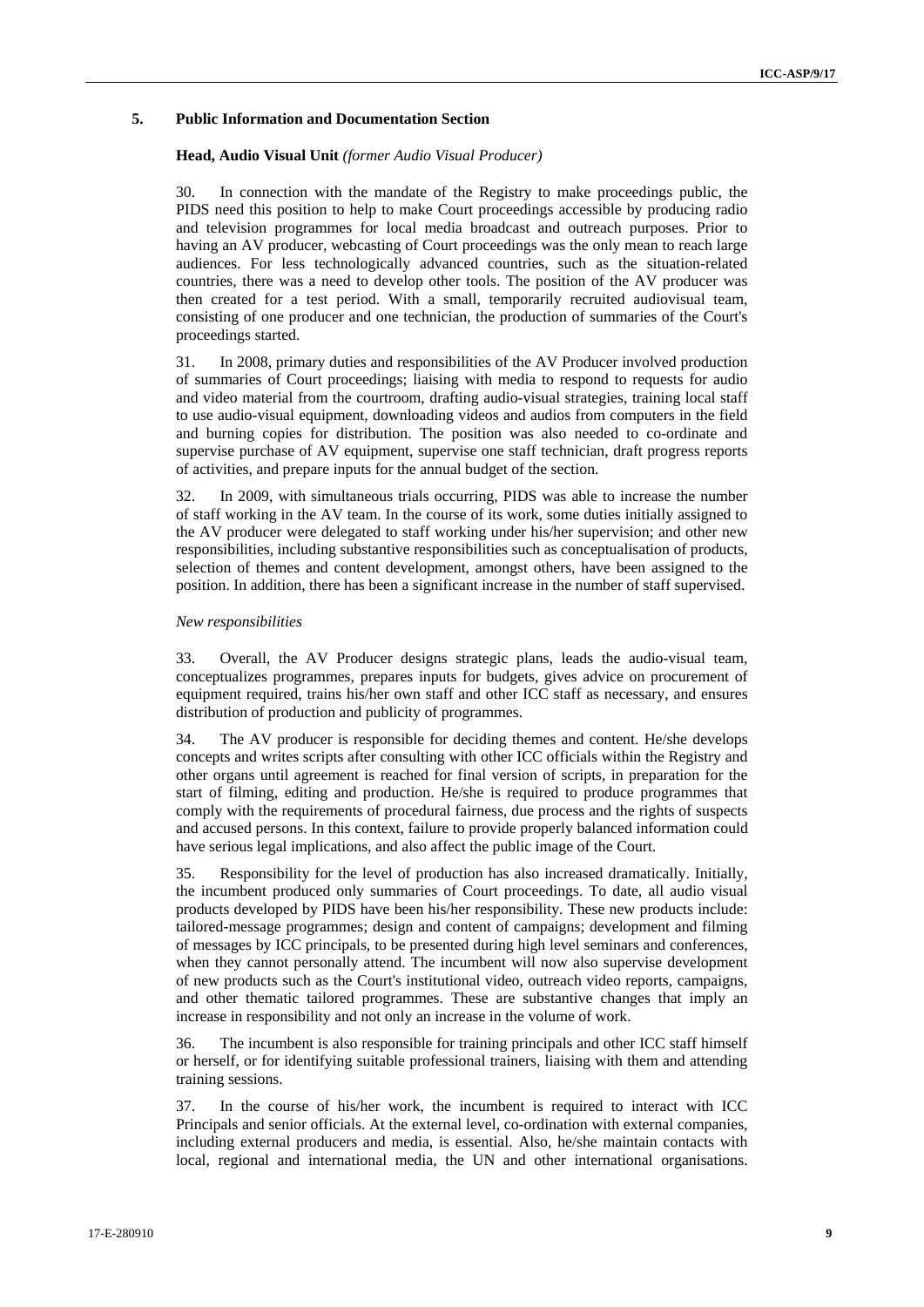Lastly, the AV producer liaises with equipment suppliers and maintenance companies (for AV equipment).

38. In terms of number of staff supervised, responsibilities have increased four times. From one staff member in 2008, the number of staff supervised by the AV Producer has grown to four (at GS level). The AV Producer is responsible for two Technicians and two Production Assistants. This position now has a role in the recruitment and training of AV staff and local staff in the field offices, and the hiring of consultants for short-term projects.

#### **6. Court Interpretation and Translation Section – Division of Court Services**

#### **Associate Translator** *(former Assistant Translator)*

39. This post has been a trainee position since its creation. After initially being part of a STIC in-house training programme for paraprofessional interpreters, the position has subsequently been assigned tasks in translation and terminology, and has been moved to the Terminology and Reference Unit (TRU) within the Court Interpretation and Translation Section (STIC), becoming an Assistant Translator's position, with core tasks in terminology. Since early 2007 this position has developed into an essential position within TRU as far as the following areas are concerned: developing Swahili and Lingala legal and judicial terminology, performing quality control and terminology checks and giving terminology briefing to new staff interpreters and field interpreters while continuing to carry out translation duties from and into Swahili. The position has increasingly required that the incumbent perform his duties in an independent although supervised manner while implementing feedback from the supervisor. The initial trainee position has remained as such for four years, but it has irrevocably undergone substantial changes and actual tasks are of a different nature and greater scope. This position no longer requires guidance on a regular basis and the decisions made by the incumbent impact on the general use of terminology and language. This position has become a key one for the Unit and the Section in relation to legal and judicial terminology, terminology bulletins, language expert panels and quality control. It is considered that the substantive change in responsibilities is not of a temporary nature but that these are permanent duties consistent with the requirements of terminology assignments in relevant situation languages.

# **Court Interpreter** *(former Paraprofessional Interpreter)*

40. These posts have been trainee positions since their creation. Following a STIC inhouse training programme for paraprofessional interpreters, in October 2006 the incumbents passed an in-house accreditation exam consisting of six parts, enabling them to be ready to work in the Swahili/Lingala booth. From January 2009 with the start of the Lubanga trial, and from November 2009 with the start of the Katanga/Ngudjolo trial, these positions have become of key importance in the Swahili/Lingala booth, with the incumbents working regularly both from and into French. The interpreters occupying these positions work independently, albeit under overall supervision, implementing feedback from the supervisor. The initial trainee positions have remained as such for four years, but they have irrevocably undergone substantial changes, and tasks are now of a different nature and greater scope. The incumbents have moved on from interpreting witness testimony to interpreting more challenging legal argument. Guidance on a regular basis is no longer needed and the incumbents are now expected to make decisions on their own. It is considered that the substantive change in responsibilities is not merely of a temporary nature, but that these are permanent duties consistent with the requirements of a Swahili/Lingala booth at two trials.

# **Court Interpreter** *(same title)*

41. Since 1 September 2009, additional duties have been added to the position, such as coordinating the team of Swahili and Lingala interpreters, supervising their performance, advising them on interpretation issues and training junior staff and freelance interpreters. The incumbent also evaluates new freelance interpreters by listening to their interpretation, or by delegating listening and evaluation to another interpreter with solid experience. As this is the position within the Swahili and Lingala team that requires the greatest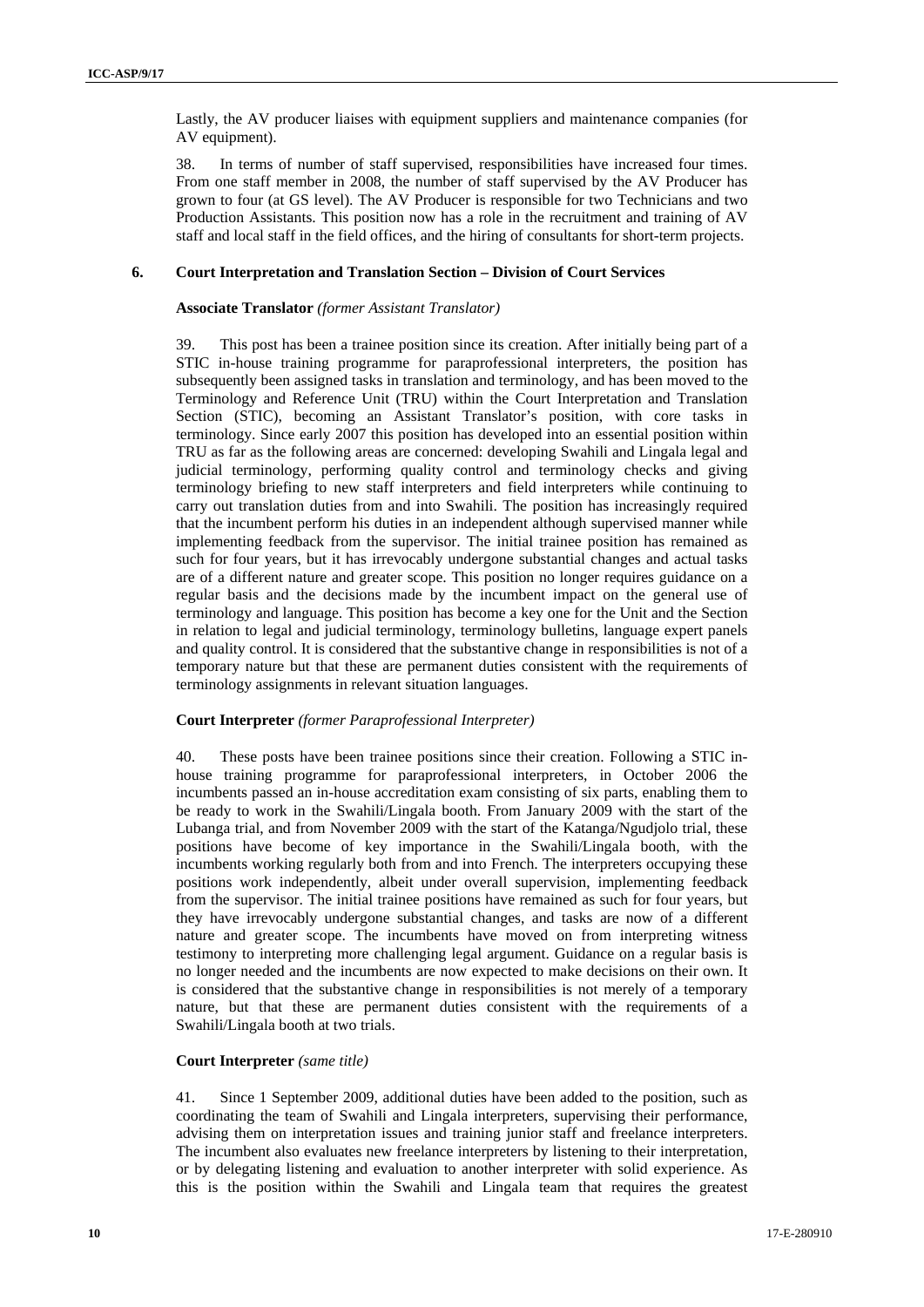experience, the incumbent has equally been in charge of supervising review of transcripts from hearings and drafting reports for the attention of the legal coordinator, parties requesting transcript review and ultimately the Chamber itself. This increase in responsibilities is perceived not to be of a temporary nature but permanent, considering the level of precision in interpretation required by the parties and participants and the parallel assignments of 3 Swahili/Lingala booths in the trials.

# **7. Victims and Witnesses Section – Division of Court Services**

**Head, Support Unit** *(former Support Officer)* 

42. The VWU Head of Support is currently supervising and managing the component part of the VWU dealing with psycho-social, medical and other support to witnesses in two simultaneous trials; a third simultaneous trial will start shortly in July.

Investigations in a fifth situation have started already, meaning that support services similar to those in the four other situations (CAR, Uganda, DRC, Chad)will have to be set up and provided there as well.

44. The responsibilities and workload of the Head of Support in terms of management of the support programme in all situations have increased tremendously compared to the situation in 2003, when the position was initially classified and advertised (no trial activities, one investigation in Uganda, DRC still to be started, no support staff; VWU consisted of four staff members, one intern and one part-time consultant).

45. New responsibilities and work tasks have been added since then as the support programme has developed, both at HQ and in the field. Particularly since the start of the trials, the support section has taken on an important role in the witness familiarization process, under the supervision of the Head of Support, both in the field and at HQ.

46. These responsibilities include, but are not restricted to:

(a) staff supervision and management (currently 20 staff members (one P-3 , two P-2 and seventeen GS staff members) 10 at HQ and 10 in the field;

development of SOPs on support services of the VWU and adaptation of all of these SOPs aiming at streamlining the VWU support services for the various situations;

(c) ensuring that individual needs of respective witnesses are met, particularly vulnerable witnesses;,

(d) co-operating with Çhambers, parties, other sections of the VWU and the Court, and external partners;

The Head of Support will be called on to act as Officer-in-Charge, when required to do so, and to represent the VWU in the absence of the Chief of the VWU.

#### **Legal Officer** *(former Associate Legal Officer)*

47. Several duties and objectives have been added to the responsibilities of the incumbent since the first classification of the post. In addition, the independence with which work products are achieved and problems resolved has increased considerably. Thus, the original classification at P-2 level does not appear to reflect the level of responsibilities appropriately.

48. The main changes in duties and responsibilities relate to the following areas:

(a) The incumbent acts as the Unit's focal point for all outreach activities involving a VWU component. As such, the incumbent coordinates and prepares the Unit's representations for external audiences, represents the Unit and ensures the proper dissemination of information. The incumbent furthermore coordinates and streamlines the Unit's answers to questions from the media and interested public. This will often include meetings with other experts such as representatives from other international courts and tribunals or international organisations and meetings with NGOs operating in an area related to the work of the Court. The incumbent will therefore often be required to give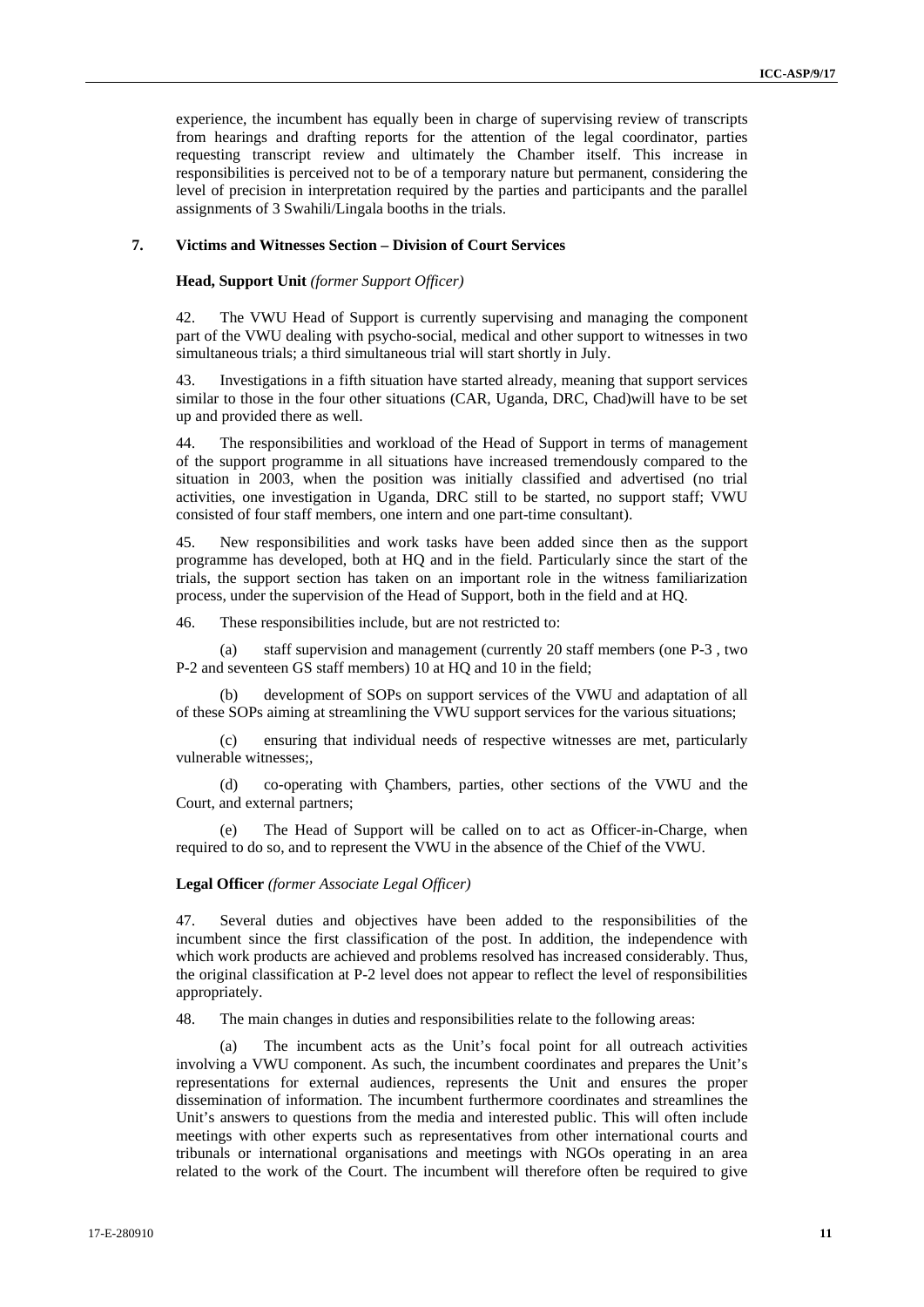presentations or lectures on the work of the Unit or to participate actively in discussions on the VWS mandate or the work of the Court in general.

(b) In addition, the incumbent represents the Unit at Court hearings and other official meetings, as and when required. The incumbent represents the Unit on all legal matters in several working groups and formal meetings, such as the working group on witness protection standards and the joint cooperation meeting between the VWU and the OTP. Where the incumbent makes oral submissions in Court or represents the Unit in external or internal meetings, sound judgement is necessary for the consistent representation of the Unit, so as to ensure that the representations are in the best interest of the Unit. This includes determining that any submission is in accordance with the VWS legislative framework and the relevant jurisprudence.

In relation to all tasks associated with this post, the incumbent has also been expected to work increasingly independently, to delegate tasks to junior legal staff and to review the work accordingly. This is in particular so where filings and other formal reports have to be submitted to a Chamber and where correspondence and negotiation with States Parties on relocation agreements has to be coordinated.

Furthermore, there has been a change in the work relationships of the incumbent which justify the reclassification of the post to a higher level. For example, the incumbent is now expected to correspond with legal counsel of embassies and the different parties and participants to Court proceedings, including the legal officers of the Chambers.

# **8. Victims Participation and Reparations Section – Division of Court Services**

**Chief of Section** *(same title)* 

49. Reclassification of the post of Chief of Section is requested on two grounds:

*The Section has undergone a significant organizational change and restructuring* 

50. The VPRS has undergone restructuring at two levels.

51. Firstly, as from 1 March the Section was moved from the Division of Victims and Counsel to the Division of Court Services, a far larger division headed by a post at the director level (as opposed to the Division of Victims and Counsel, which had been headed by a P5). This change necessitates a greater level of responsibility being placed at the head of Section level, in order to ensure that the Section has the necessary strategic and managerial guidance. The Section Chief now needs to be capable of providing vision and strategic and policy direction for the Section, as well as the day-to-day overall management.

52. Moreover, the fact that the participation of victims in proceedings is one of the innovations of the Rome Statute, and a key element in proceedings, means that the Chief of Section has to develop creative and innovative approaches in order to ensure that the Court fulfils its mandate in this regard. As the first proceedings have developed, more and more challenges have appeared in this area that require constant vigilance and the devising of appropriate responses. One example is the recent instigation of *proprio motu* proceedings for the first time by the Prosecutor, which required the Section to devise an entirely new framework in order to enable victims to make their representations to the Pre-Trial Chamber under Article 15. During the coming year it is likely that the first reparations proceedings may take place before the Court, and that also will need appropriate preparation in advance and the development of a comprehensive vision, in order to ensure that such proceedings are handled in the best possible way.

53. Second, the Section now requires an internal restructuring, the first since its establishment. This is necessitated by the significant increase in the workload, and hence the number of staff, volume of operations and activities demanded of the Section. When the Section was established there were only some six staff, and these could effectively be supervised directly by the Chief of Section, with no need for additional layers of responsibility. This situation is no longer tenable as the Section, by 2011, will have expanded to at least 25 posts, plus temporary staff, interns and visiting professionals. There is now a need to create sub-units within the Section.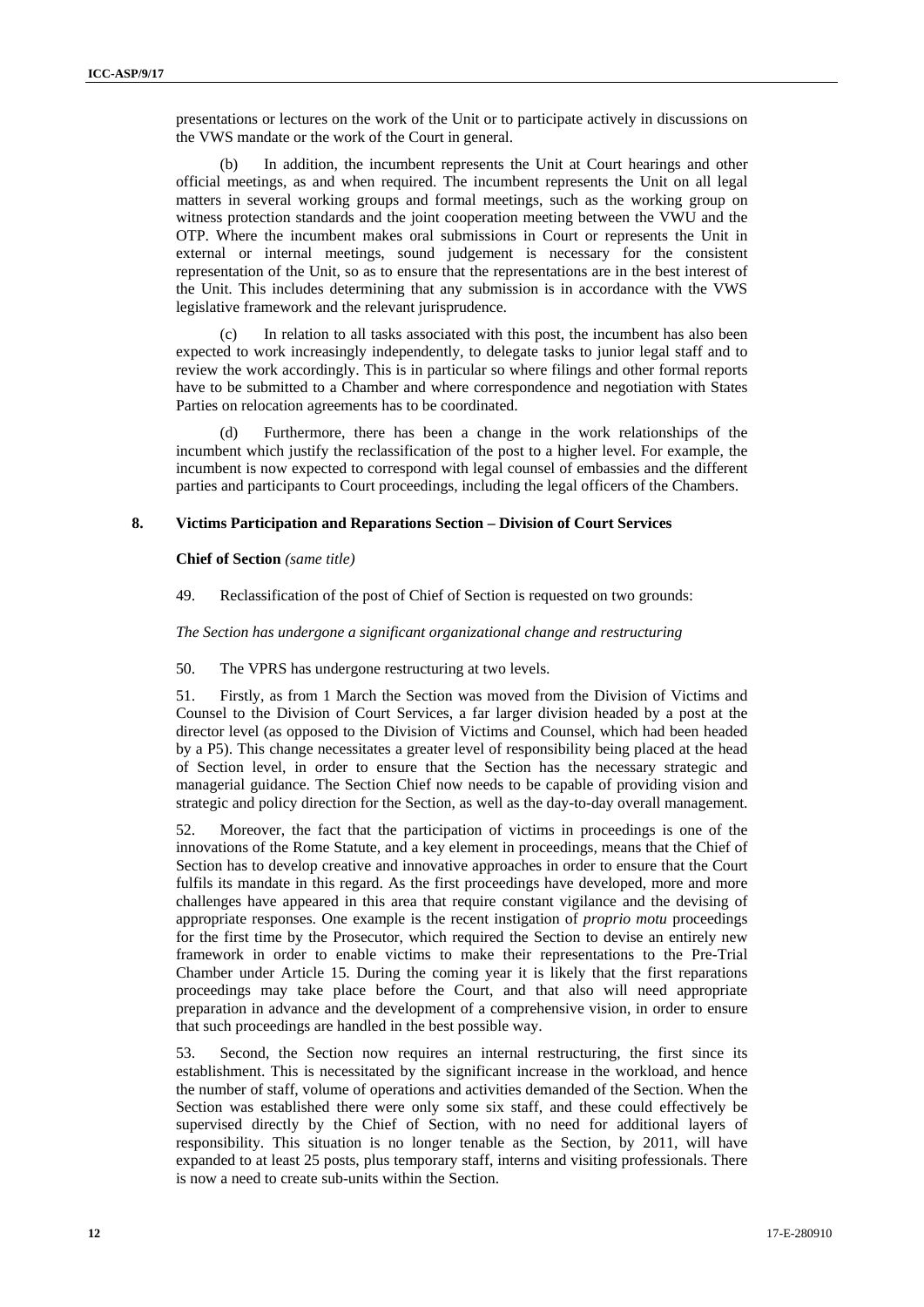54. These changes have taken place in a context where, since its establishment, the role and workload of the Section has changed and increased significantly, as the number of proceedings and applications from victims across the situations and cases has grown. A series of decisions and directions issued by different Chambers has defined and expanded the role of the Section (for example, taking responsibility for following up with applicants requests for information and preparing redacted versions of applications). Given that victims may apply to participate in a situation or a case even where there are no trial proceedings, the Section is now dealing with applications from five situations.

# *The nature of the work, duties and responsibilities have substantively and significantly changed.*

55. The above context has brought about a substantive change in the role of the position, including significant additions to responsibilities, as reflected in the attached revised work survey. The incumbent is now expected to create and implement strategies and policies relating to the role of victims before the Court, to shape and direct the work of the Section and to provide advice to others at the Court.

#### **Field Coordinator** *(former Legal Officer)*

56. The Section has experienced a significant increase in workload during the past two years, both in the numbers of applications received from victims to participate in proceedings or for reparations, and in the demands from Chambers linked to the increase in the volume of proceedings.

57. It is therefore proposed to restructure the organigramme of the Section in order to reflect these increases in workload and size. One of the proposed changes is to give this post supervisory responsibilities for the field staff of the Section. This entails a significant organisational change, in that these staff were previously supervised by the Chief of Section. This in turn has brought about a significant change in the nature of the duties and responsibilities of this post, in that (a) the post now involves supervisory responsibilities, and (b) the nature of the functions of the field staff having now been clarified and expanded, there have also been certain changes in substance.

58. Previously, the responsibilities of this post included, as one element, engagement with field operations in order to ensure that victims could be informed and assisted in making their applications, but also included activities linked to operations at HQ (reports for Chambers linked to the proceedings etc). The new work survey involves a concentration on the first element only: as a result of the expansion of its activities, the Section now requires a full time post to focus on field activities, to provide the legal framework for those activities, and to ensure that field activities are integrated with, and supportive of, the work at HQ in filing reports for Chambers, etc.

59. In light of the above, a revised work survey has been prepared for this post to reflect the changes, and is being submitted for review with a view to determine whether the post should be reclassified.

#### **Victims' Applications Manager** *(same title)*

60. The Section has experienced a significant increase in workload during the past two years, both in the numbers of applications received from victims to participate in proceedings or for reparations, and in the demands from Chambers linked to the increase in the volume of proceedings. This has in turn led to an increase in the number of Data Processing Assistants required by the Section to deal with the processing of applications received from victims (registering, scanning, entering information in the database, preparing redacted versions, extracting reports, preparing for filing, etc). During the past two years, the nature of the role of the Section in relation to applications from victims has been defined through a series of decisions and directions from Chambers, which has meant that the data processing of applications has become an increasingly complex and lengthy operation.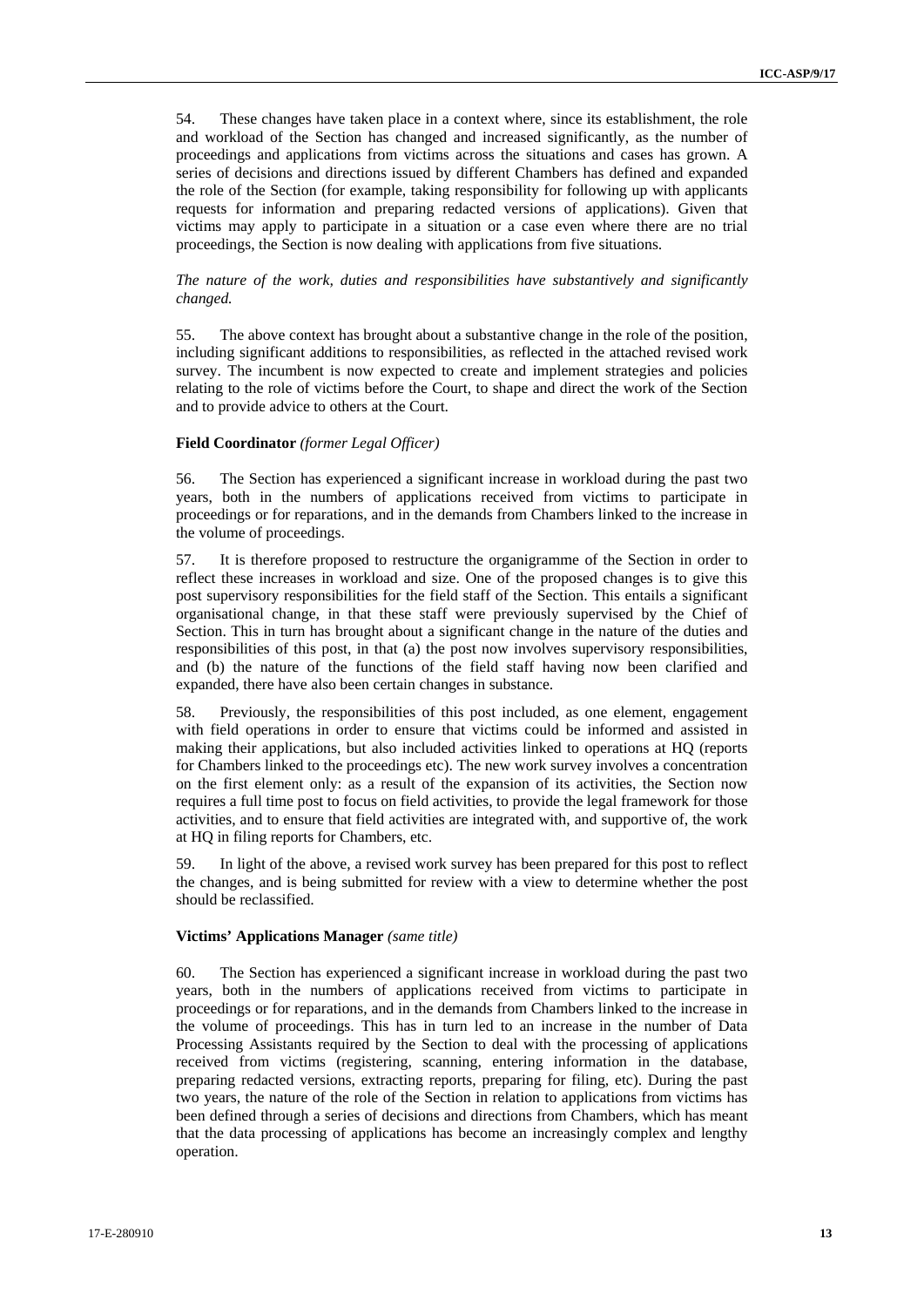61. These developments have now made it impossible for the Chief of Section to directly supervise all staff in the Section, and require delegation of responsibility to the Victims' Applications Manager for supervising the work of the Database Team (comprising the Victims' Applications Manager and the Data Processing Assistants).

62. There is thus a significant change in the nature of the duties and responsibilities of this post, in that (a) the post now involves supervisory responsibilities, and (b),the nature of the functions of the Database team now having been clarified and expanded, there have also been certain changes in substance.

# **9. Counsel Support Section**

#### **Head, Counsel Assistance Unit** *(former Associate Legal Officer)*

63. The unit forms part of the newly-created Counsel Support Section (CSS), which came into existence on 1 March 2010, replacing the former Defence Support Section (DSS) – see organisational chart as approved by the Registrar.



64. The reasons for this request are the following:

(a) The section/division to which the post belongs has undergone a significant organisational change and restructuring; and

(b) The nature of the duties and responsibilities of the post have substantially and significantly changed.

65. The background and justification for submitting the request for reclassification of this post, and the nature of the substantive and significant changes involved, are detailed below:

66. Immediately prior to the start of 2010, the Registrar formalised a restructuring initiative within the Registry which was to take effect as of 1 March 2010.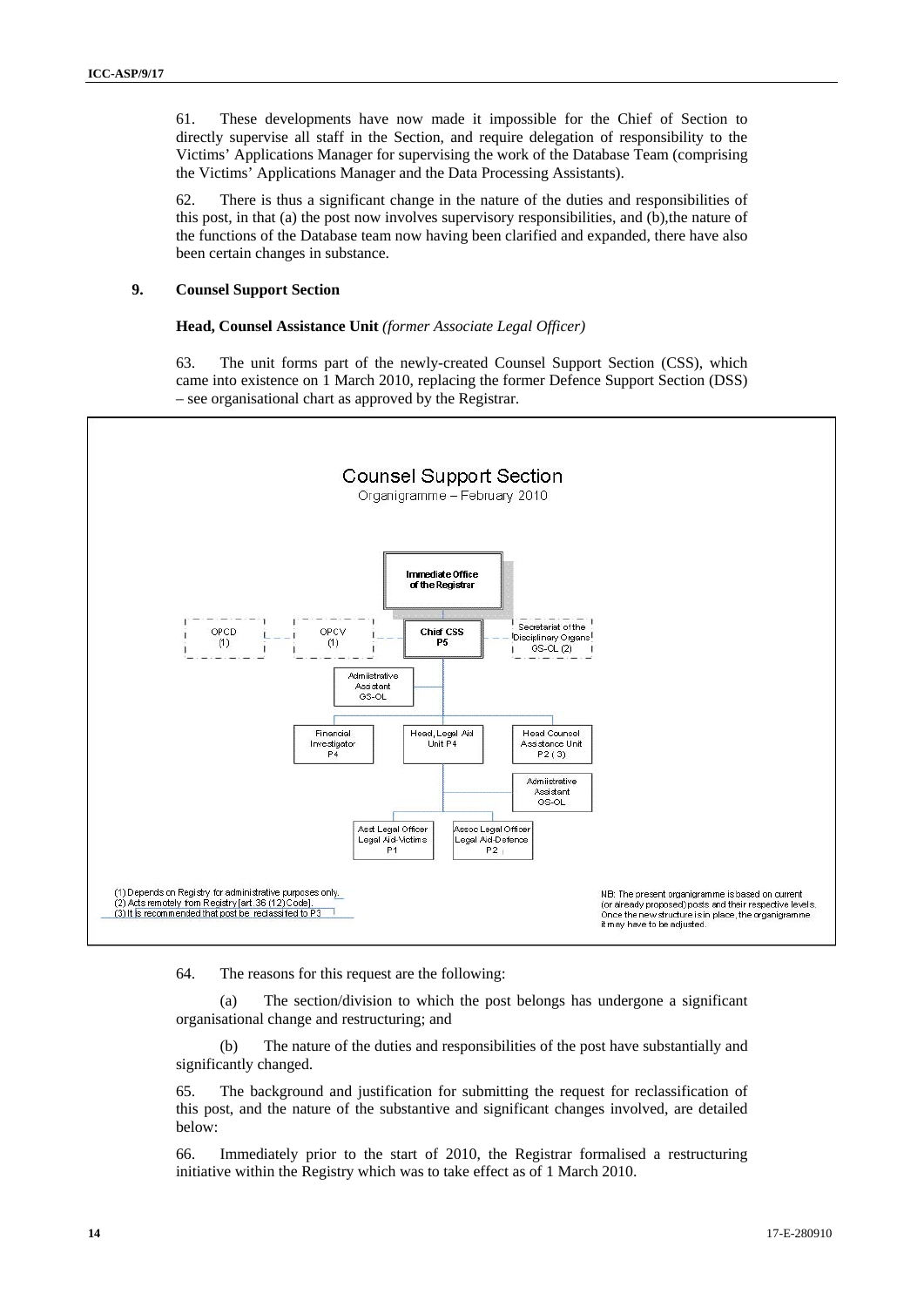67. In effect, the Division of Victims and Counsel was abolished; the Defence Support Section was granted a larger mandate, incorporating functions previously assumed by VPRS with regard to legal aid and assistance to legal representatives of victims and their teams, and was renamed the Counsel Support Section (CSS). Within this new Section, two separate service units were created, which are: (a) a Legal Aid Unit; and, (b) a Counsel Assistance Unit.

68. As a result of the afore-mentioned restructuring, the post of Associate Legal Officer of the Defence Support Section (P2) was abolished and changed to the Head of the Counsel Assistance Unit. Given the significant responsibilities and tasks associated with this new post, it is recommended that it be reclassified to a P3.

69. The Head of the Counsel Assistance Unit will be responsible for, inter alia:

Providing assistance and facilitating the intervention of all counsel ensuring the rights of the defence and victims and their teams in proceedings before the Court;

(b) Devising and implementing all policy related to the work of the Unit;

(c) Advising the Head of the CSS (recruitment to be finalised), the Deputy Registrar, and the Registrar on all counsel-related matters;

Drafting of formal decisions on behalf of the Registrar concerning the mandate of the Section and legal submissions in appeals before the Presidency and Chambers of the ICC (in English & French) in response to contentious motions;

Assisting in the organisation of the Registry's annual Seminar of Counsel at the seat of the Court with an attendance of more than 200 persons representing counsel, national, and international legal associations and experts from the ad hoc tribunals;

Managing the different Lists maintained by the Registry, i.e. List of Counsel; List of Assistants; List of Professional investigators, inter alia;

(g) Devising and implementing initiatives to enhance geographical representation and representation of counsel coming from the world's different legal systems on the above-mentioned lists;

(h) In concert with PIDS, devising and implementing initiatives to inform members of the legal profession about the work of the Court and possibilities for participation in the Court's proceedings, and encouraging lawyers to apply for admission to the List of Counsel and List of Assistants to Counsel;

(i) Drafting the legal position and interpretation of the Registry in internal consultations and working groups in projects aimed at amending the legal texts of the Court, which have a bearing on counsel and the Registrar's obligations vis-à-vis counsel;

(j) Appearing before Chambers on specific issues within the ambit of the Unit's mandate;

(k) Drafting Notes Verbales, etc. and other official correspondence on behalf of the Head of the Section, the Deputy Registrar, and the Registrar to national and international authorities;

(l) Assisting in the organisation of the ICC's training programme for counsel;

(m) Participating in the drafting of all documents generated by CSS intended for the CBF and ASP;

(n) Representing the Unit at internal and external meetings, conferences and gatherings on a needs basis;

(o) Liaising with associations and representatives of the legal profession;

(p) Managing the appointment of defence counsel, legal representative of victims, duty counsel, ad hoc counsel, investigators and members of defence teams;

Adopting and implementing strategies for enhancing the quality of counsel who intervene in proceedings before the Court;

(r) Supervising and channelling the services of the Administrative Assistants as they relate to the mandate of the Counsel Assistance Unit.